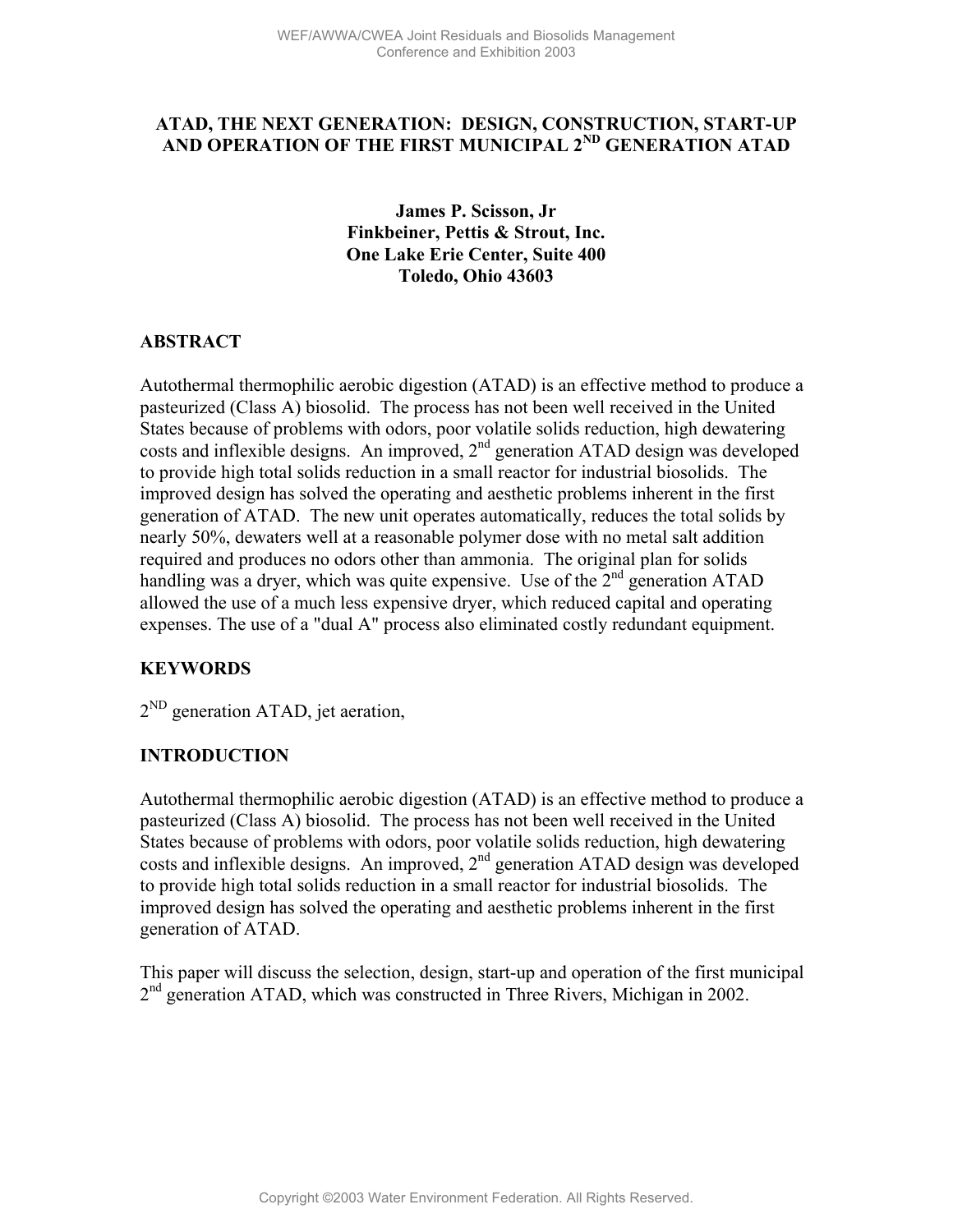#### **THE PROBLEM**

The City of Three Rivers is a 2.75 mgd primary/secondary WWTP with an design flow of 2.75 mgd, and an annual average flow of about 1.50 mgd. Solids handling consisted of anaerobic digestion, centrifuge dewatering, and landfilling. In 1998 the plant was continually exceeding its' permit limits and emitted noxious odors, which caused a great public uproar and much agitation. A study found the following problems:

- The City had contracted to treat wastewater from a nearby village. The load was greater than expected. The secondary treatment process could not handle the increased carbonaceous biochemical oxygen demand (CBOD) load. In addition, long detention times in the contract community force main caused odors at the plant.
- Large variations in organic loading occured from season to season
- Failing anaerobic digesters produced odorous sludge that did not always meet Class B pathogen requirements and was marginal for vector attraction reduction requirements (VARR).
- The WWTP accepted septage daily. The septage receiving station was less than 100 feet from residences and generated many odor complaints. The septage also contributed to the organic overload, and....
- ODORS, ODORS, ODORS. The sources of odors listed above were a primary complaint of the citizens.

The problems above led to an administrative consent order from the Michigan Department of Environmental Quality (MDEQ). As part of the consent order, the City agreed to increase the plant capacity, eliminate odors, and improve the solids handling

# **HOW A 2ND GENERATION ATAD WAS SELECTED**

The solids handling train was studied because the existing digesters were in need of extensive repair and were not performing well. The study recommended that the plant abandon digestion, use the digesters as holding tanks and use an indirect dryer to produce an exceptional quality biosolid (EQB) that could be used without class B restrictions. Drying undigested solids in a continuous dryer posed several problems, including:

- Odors from the sludge holding tanks and dryer emissions.
- Additional energy (perhaps 25%) is needed to dry undigested solids, as more water is bound up within the bacterial cells.
- The continuous dryers might require periodic round-the clock "campaigns" to avoid excessive thermal stress on the equipment. The Three Rivers WWTP is staffed 10 hr./day. Campaigns would require extra labor cost.
- Sludge dryers are relatively expensive for the size of the plant. Budget prices for dryers were about \$1.5 million.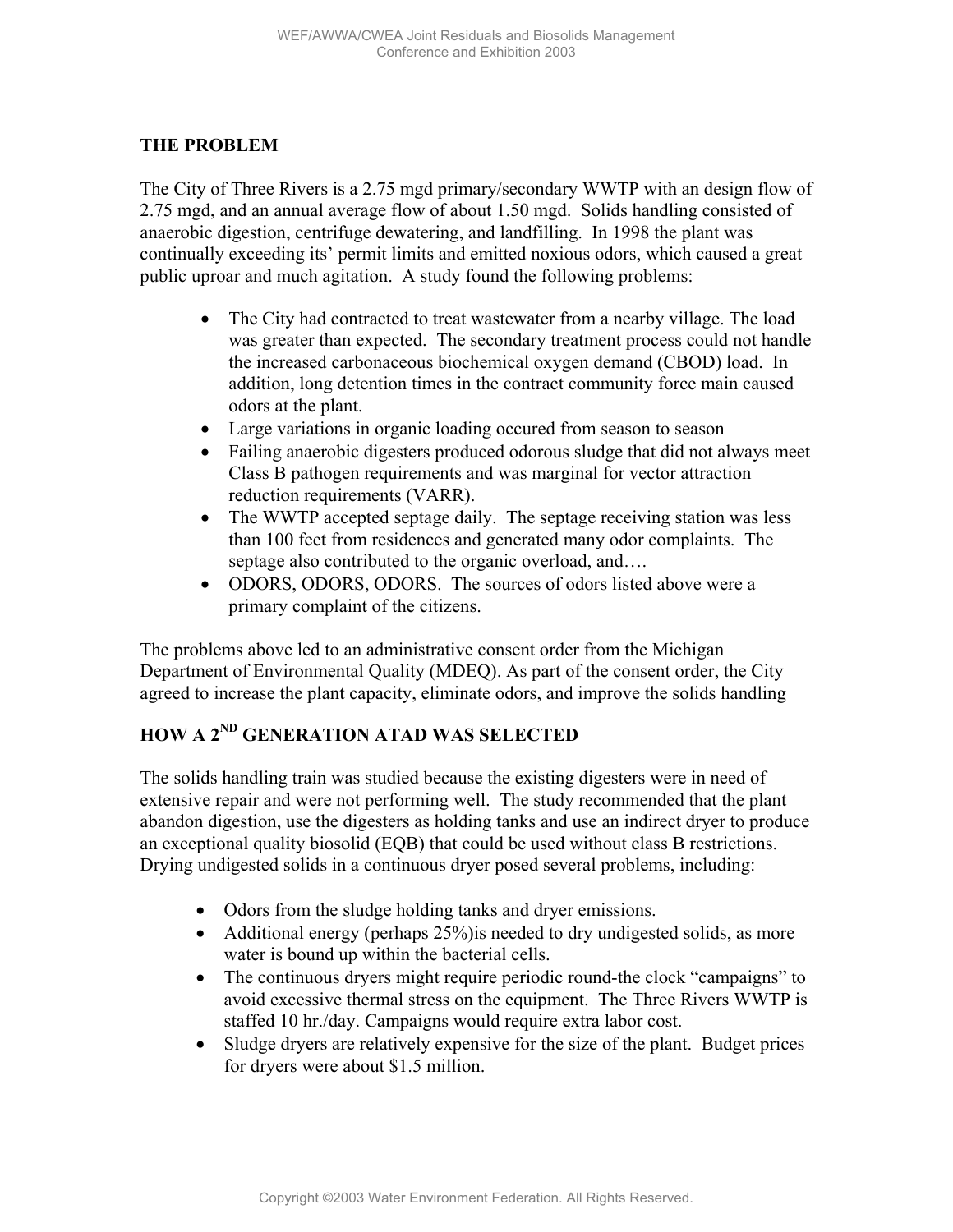• Because of the odor problems, a redundant centrifuge and dryer might have to be part of the capital improvements, making the project very costly for a city with a depressed economy.

The above problems made it advantageous to stabilize the solids before drying, as odors and redundant equipment could be eliminated. After further study, a  $2<sup>nd</sup>$  generation ATAD was selected to stabilize the solids which would be a combination of primary sludge, thickened waste activated sludge (TWAS) and screened, degritted septage combined in one holding tank. The ATAD would be chained with a dryer for a "Dual A" biosolids process. The ATAD has many advantages, including:

- The process could be housed in two existing sludge storage tanks and the old sludge truck garage, reducing capital cost.
- All the moving parts were out of the tank
- The process uses reliable, low maintenance pumps and blowers to mix and aerate the sludge. All piping is stainless steel and fiberglass.
- The ATAD would reduce the total solids to be dewatered and dried by 40-50%. This mass reduction made it possible to use an inexpensive (approx. \$325,000) indirectly heated batch drier. This chaining of two class A processes actually made the project less expensive to build and operate. (This will be the subject of another paper).
- It eliminated the need for redundant units, as the ATAD and centrifuge would produce EQB cake solids if the dryer were out of service, the ATAD would produce EQB liquid if the centrifuge were out of service, and the dryer would produce EQB biosolids if the ATAD were out of service. No land application permits were required from MDEQ [\(Figure 1\)](#page-3-0).
- Different types of biosolids would be produced for different potential end users.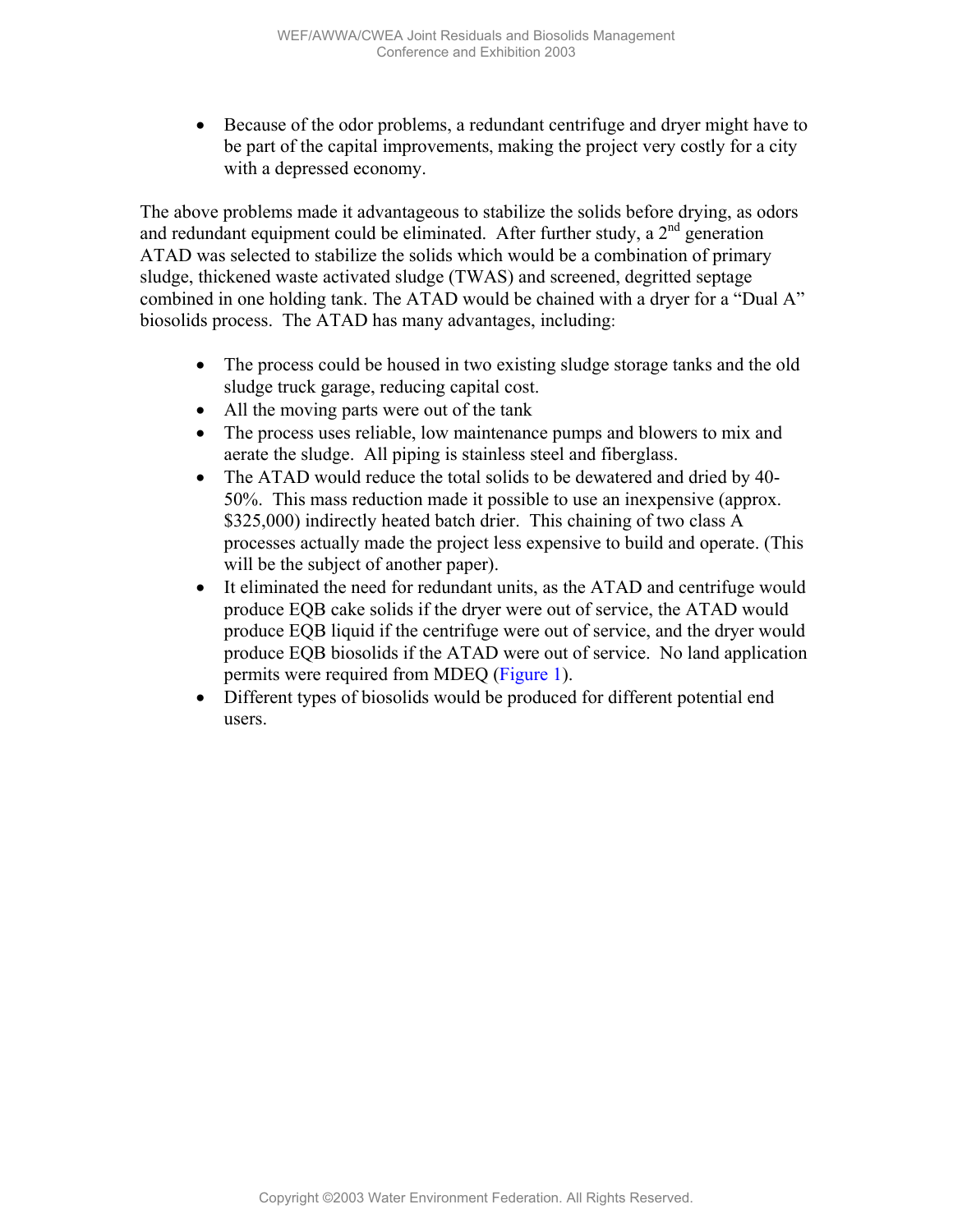<span id="page-3-0"></span>



### **WHAT IS AN ATAD?**

ATAD stands for Autothermal Thermophilic Aerobic Digestion. The ATAD consists of insulated reactor(s), a volumetrically efficient (low air flow) aeration system, foam control devices and transfer piping as required. The aerobic reactions in the digester release sufficient heat to raise the reactor temperature to the thermophilic range, generally from 56°-65° C. To comply with the EPA requirements for time and temperature the ATAD operates on a draw and fill cycle. Hold times based on time and temperature range from 4-20 hours. ATADs have been used in the US almost exclusively to digest TWAS, thickened above 4% TS.

The initial (first generation) ATAD designs are characterized by the following design and operating features [\(Figure 2\)](#page-4-0):

- Aspirating air systems hollow tube aerators, aspirated pumps or aspirated jet systems .
- 2 or three reactors operated in series
- Short SRT, generally less than 10 days for the whole series of reactors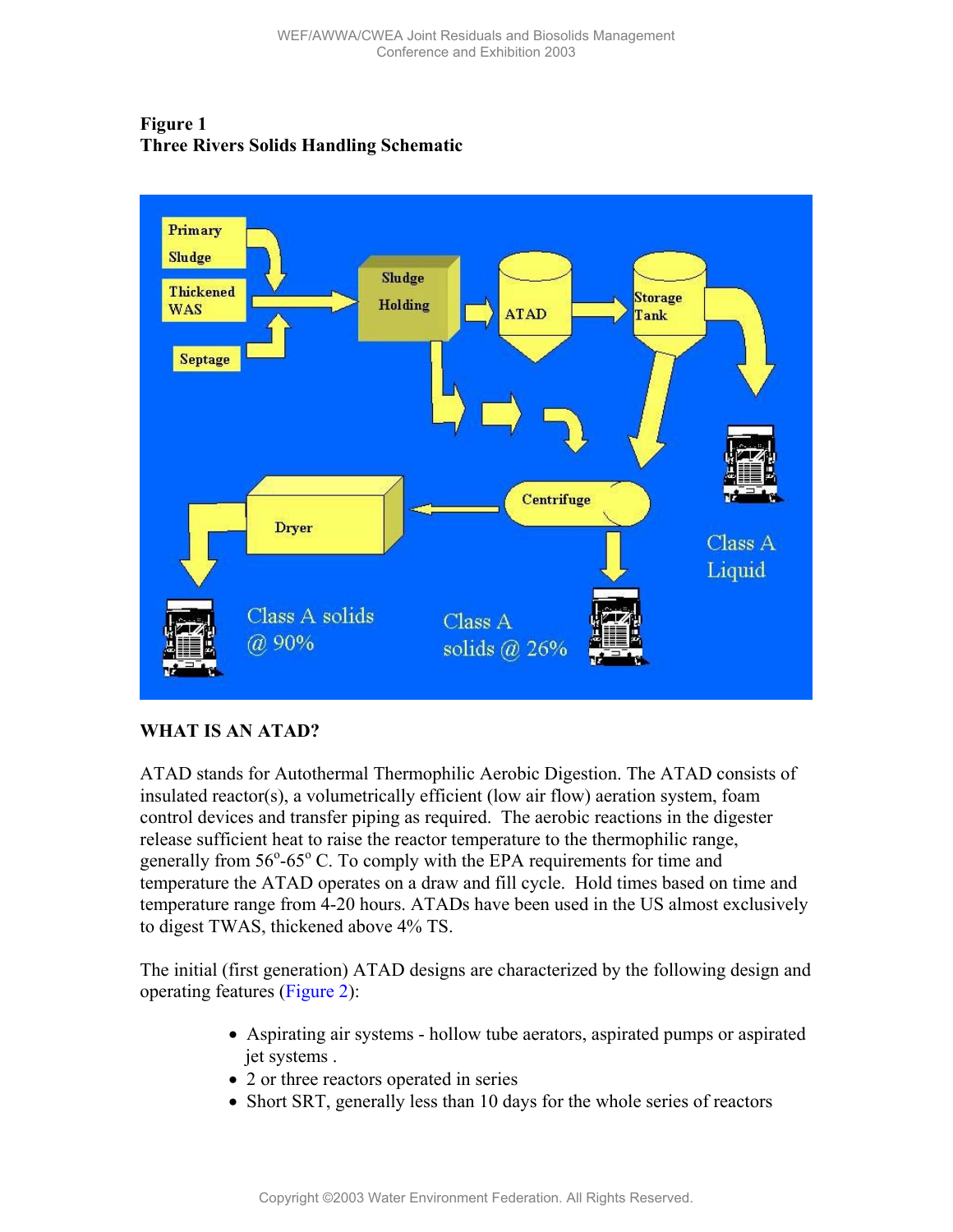- Mechanical foam cutters protruding through the tank ceiling.
- An invariable air supply and no aeration control.

<span id="page-4-0"></span>This design has several shortcomings, and led to the following operating problems, which hindered the acceptance and use of this technology:

- Insufficient detention time, leading to poor VS reduction
- Poor temperature regulation, which requires the addition of heating and cooling loops in the reactors

#### **Figure 2 First Generation ATAD Schematic**



- Insufficient flexibility in some designs. The hollow tube aerator design requires a constant liquid level. The air must be shut off during the draw and fill cycle
- Insufficient oxygen delivery, leading to poor stabilization and ODORS, ODORS, ODORS. In some communities the odors became the focus of local elections.
- Extremely high polymer dose required for dewatering. ATAD sludge is composed of non-flocculent thermophilic organisms, has a high negative charge and a massive demand for cations to promote flocculation. At some installations the polymer cost exceeds \$180/ton. The ATAD sludge does, however, dewater very well. The polymer dose can be reduced by the use of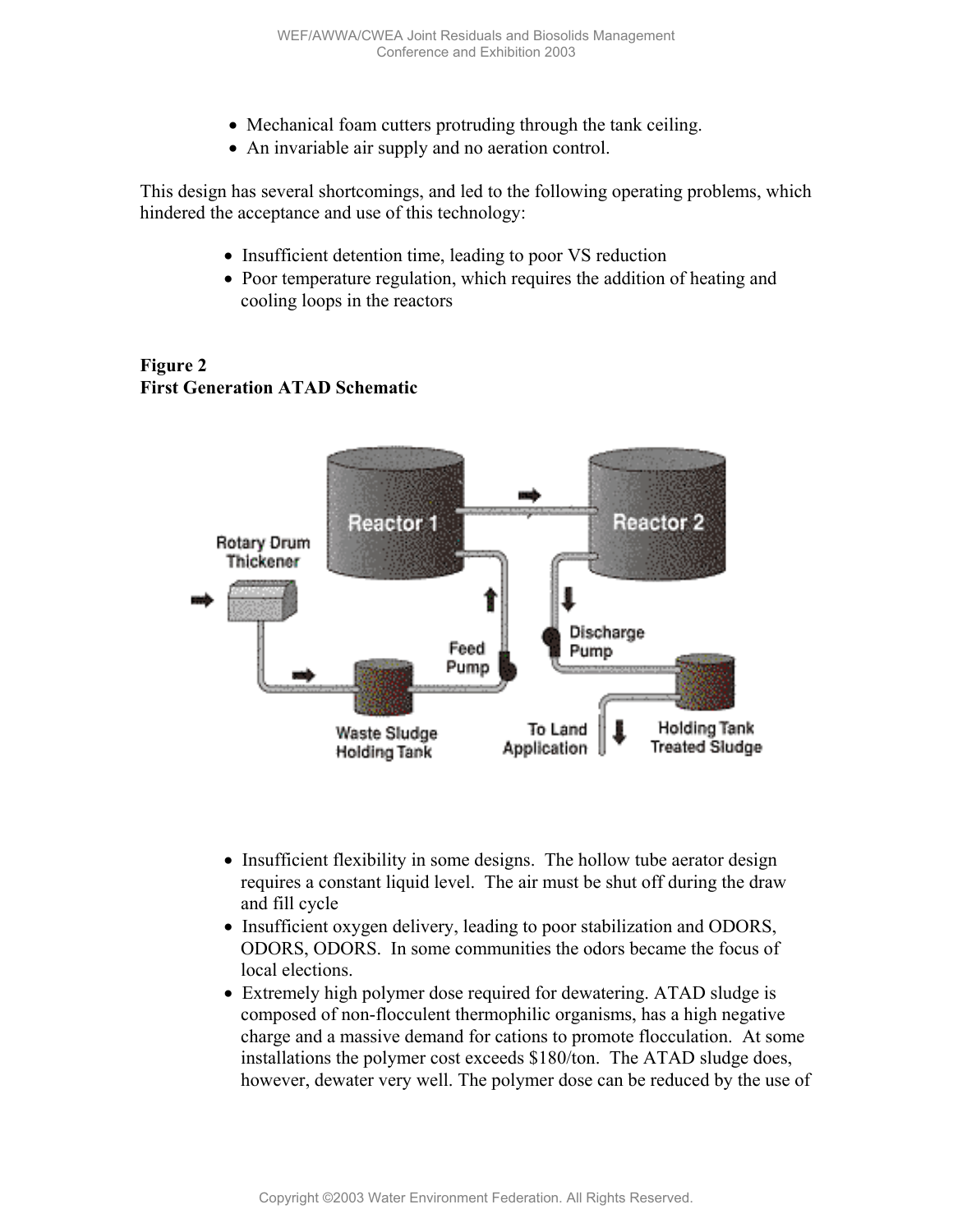large doses of iron or aluminum salts to satisfy the ATAD biosolids' demand for cations.

# **WHAT IS A 2ND GENERATION ATAD?**

The  $2<sup>nd</sup>$  generation ATAD is the logical progression from the initial designs. The key improvements of this design are ([Figure 3\)](#page-6-0):

- Single stage operation at 10-15 day SRT to provide a better operating environment.
- Use of a pressurized (blower) jet aeration system. The jet system uses oversized motive pumps to maximize nozzle turbulence, thereby maximizing volumetric oxygen transfer.
- Use of VFD on motive pumps and blowers to vary the oxygen delivery as needed. The pumps and blower speeds are controlled to maintain target oxidation-reduction potential (ORP) values during different phases of the feed cycle, which allows….
- Sufficient variable oxygen delivery to maintain aerobic conditions. The oxygen delivery system eliminates odors, improves VS destruction and improves temperature regulation for the following reasons:
	- 1. ATAD, with its concentrated feed and slug loading, is a "feast and famine" biological environment typical of most CBOD removal systems. The oxygen requirement is greatest in the first 6 hours after feeding during the "feast" or "burn" cycle. During this time much of the waste is stabilized. The oxygen demand decreases greatly after the burn cycle. Maintaining aerobic conditions during the burn mode improves VS destruction by keeping the thermophilic aerobes functioning.
	- 2. Being able to reduce the pump speed and airflow when the" burn" mode is complete reduces heat losses, stabilizes the reactor temperature and conserves electricity.
	- 3. Maintaining aerobic conditions greatly reduces odor generation by eliminating the conditions that produce amines and reduced sulfur compounds. NOTE: The ATAD does produce copious volumes of ammonia, as nitrifying bacteria do not function at thermophilic temperatures.
- Foam control by entraining the foam with digested sludge in a "foam cone" eductor, and spraying the contents back onto the foam layer. NOTE: the foam layer is a normal consequence of protein degradation. A controlled foam layer is beneficial because it helps to insulate the tank. The foam cones can be located outside the reactor for easy maintenance.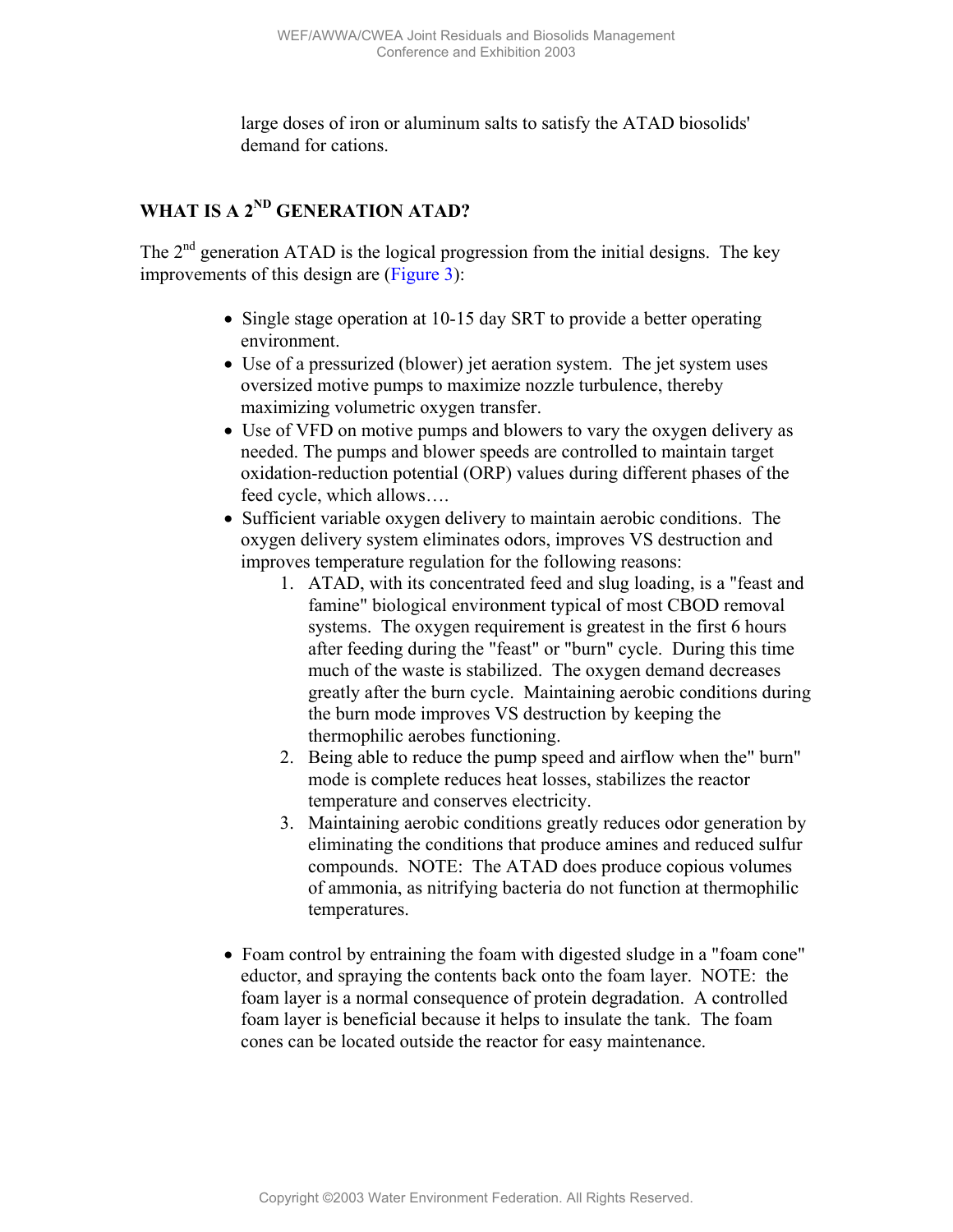<span id="page-6-0"></span>

**Figure 3** 

### **SYSTEM DESIGN CRITERIA**

The Three Rivers ATAD is designed to treat three sources of waste solids listed below and in Table 1:

- Primary sludge at 4.5% TS
- TWAS thickened in a rotary drum thickener at 5% Ts
- Septage, screened and degritted in a combination septage treatment station.
- The sludges are combined in a common well and decanted to remove excess water.

| Tavit 1                                 |
|-----------------------------------------|
| Three Rivers, MI WWTP Sludge Quantities |
|                                         |

 $T_0$ kla 1

| <b>Sludge Type</b> | Concentration | Volume, gpd | Mass, Lbs./day     |
|--------------------|---------------|-------------|--------------------|
| Primary            | $4.5\%$       | 6,286       | 2,359              |
| <b>TWAS</b>        | $5\%$         | 7.194       | 3,000              |
| Septage            | 1.5%          | 10,000      | 1,251              |
| <b>Total after</b> | 4.7%          | 15,200      | 5,958 (652 Lbs. TS |
| decanting          |               |             | decanted)          |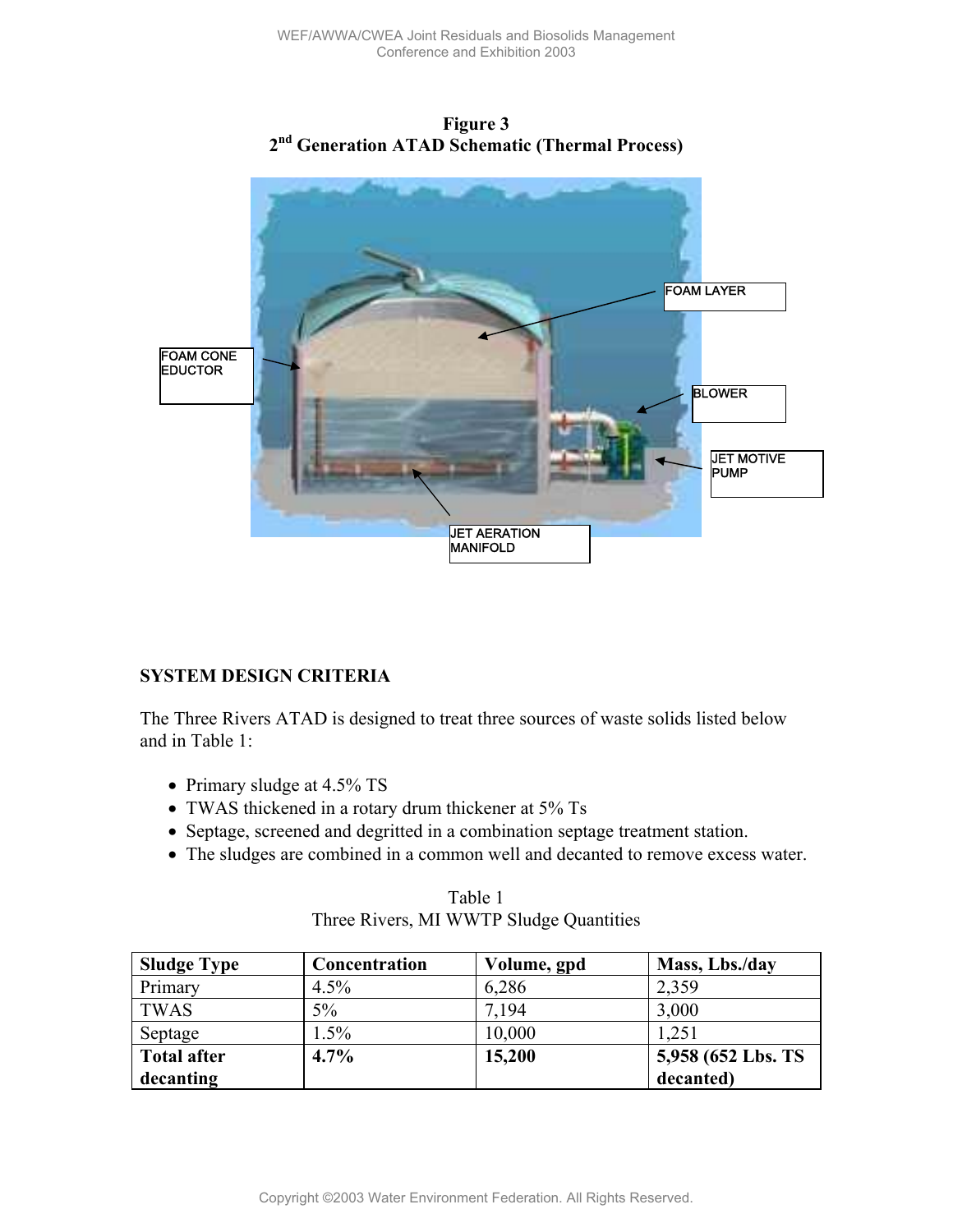The ATAD was designed as a single -stage reactor with an aerated storage tank using existing storage tanks as the reactor and storage tanks shown in Table 2.

| Criteria/Equipment           | Value                                                 |  |  |  |
|------------------------------|-------------------------------------------------------|--|--|--|
| Design load                  | $5,958$ Lbs./day                                      |  |  |  |
| Feed TS                      | 4.7                                                   |  |  |  |
| Feed VS                      | 73%                                                   |  |  |  |
| Daily Feed Volume            | $15,200$ gpd                                          |  |  |  |
| Design SRT                   | $10-14$ days                                          |  |  |  |
| Design TS reduction          | 50% (60% VS destruction)                              |  |  |  |
| Reactor Dimension & Volumes  | 45' dia. x 22'4" swd each                             |  |  |  |
| Liquid level ranges          | Reactor - 8-18'                                       |  |  |  |
|                              | Storage - as needed                                   |  |  |  |
| Feed pumps                   | 2 self-priming chopper pumps-300 gpm $(a)$ 50' TDH    |  |  |  |
| Aeration Equipment (ATAD)    | Jet Aeration with Blowers                             |  |  |  |
|                              | 1 pump 10,000 gpm & 33' TDH w/ VFD, 125 hp            |  |  |  |
|                              | 2 blowers, 0-400 scfm $\omega$ 7 psi w/VFD, 20 hp ea. |  |  |  |
|                              | AOR - 191 lbs/hr max                                  |  |  |  |
| <b>Aeration Control</b>      | By oxidation-reduction potential (ORP)                |  |  |  |
| Foam Control/Sludge Transfer | 1 pump, 500 gpm $(a)$ 50'TDH                          |  |  |  |
| pump                         | 2 foam cone assemblies                                |  |  |  |
| Aeration Equipment (Storage) | Jet Aeration with Blowers                             |  |  |  |
|                              | 1 pump, 2,200 gpm $@$ 17' TDH, 20 hp                  |  |  |  |
|                              | 1 blower, 400 scfm $\omega$ 7 psi, 20 hp              |  |  |  |
| Odor Control                 | 2 stage biofilter. Ammonia is principal odor          |  |  |  |
|                              | compound. No reduced sulfur compounds expected        |  |  |  |

#### Table 2 ATAD Design Criteria and Equipment

### **CONSTRUCTION AND DESIGN CHALLENGES**

Retrofitting old equipment for a new purpose always requires extra work and compromises. Chief among these were

- When emptied of sludge, the storage tanks had extensive cracking that had to be repaired with epoxy injection. The tank walls were coated with a compound to prevent corrosion of the rebar at the elevated temperatures and pH (above 8.0) in the ATAD and storage tank.
- Both the ATAD and storage tank jet motive pumps would have to pull a suction lift under some conditions. Although not recommended practive, the pumps, a brand normally used the pulp and paper industry, were able to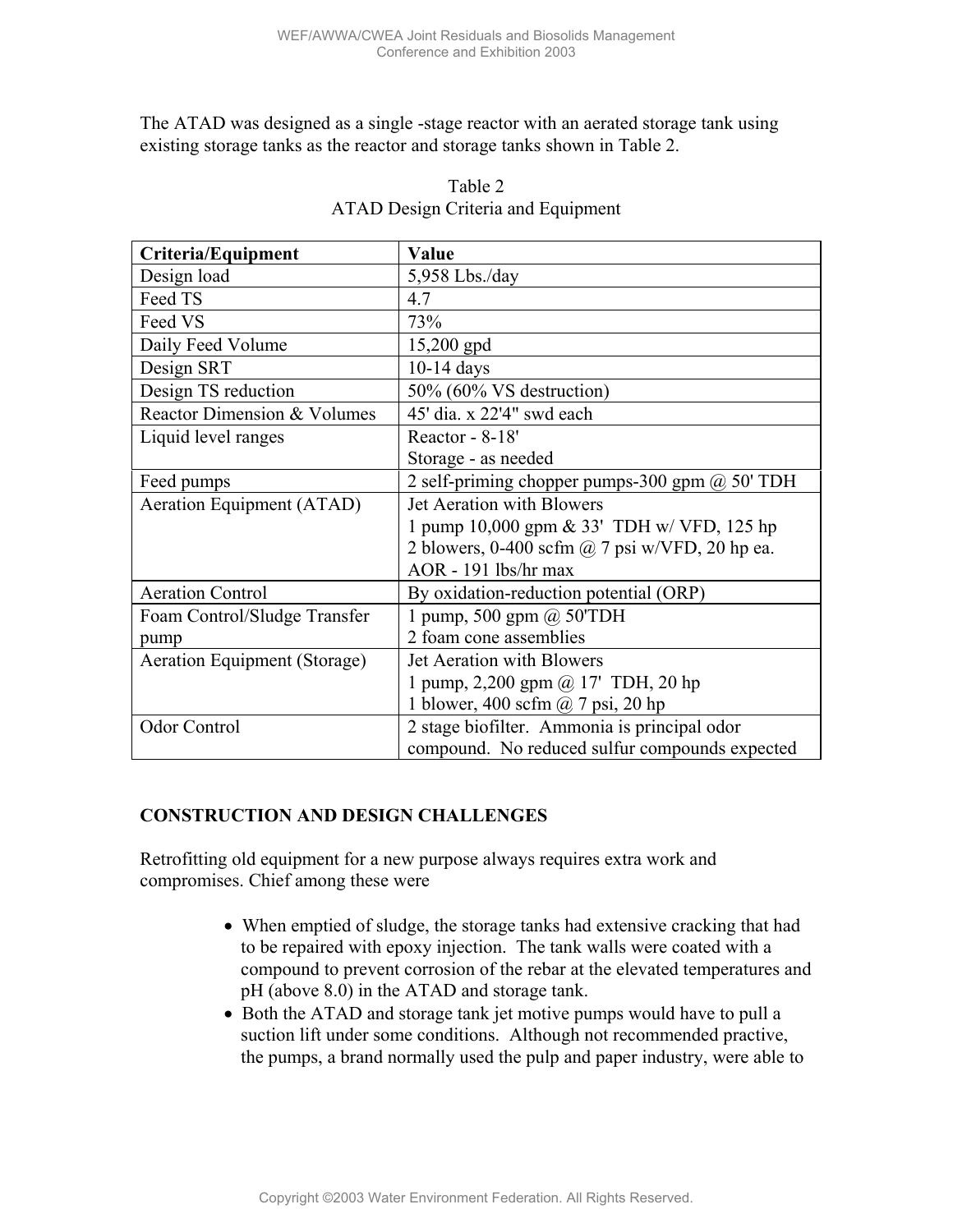reprime with an 8-foot suction lift. The reactor normally operates with a slightly flooded suction.

- The garage required extensive modification to accommodate the equipment.
- The precast concrete planks used for the new tank covers were not the correct length and had to be sent back.

#### **START-UP**

A photo of the ATAD tank is shown in [figure 4.](#page-9-0) The ATAD system was put into service on April 24, 2001, precisely on the date required by the consent order. There were the usual start-up bugs, which included:

- Polymer make-up and injection problems with the rotary drum thickener using a scavenged polymer make-up system. The drum was frequently blinded, producing a large volume of very thin sludge. The problem was solved by the addition of a traditional polymer injection ring and weighted check valve assembly..
- Broken and plugged seal water lines
- The ATAD has a complex program to control ATAD wasting and feeding. It takes into account evaporation (which can be over 10% of the feed volume) and historical loading trends. Being a new program, it required some real world testing and adjustment.

In addition, it was hoped that the storage tanks would function as a cool down tank. This would allow nitrification to reduce the reactor pH (above 8.0) and to allow the regrowth of flocculent organisms to improve dewatering. The tank functioned in this manner for about 45 days. During this time the digested solids pH dropped from above 8.0 to 7.2-7.3. After the initial period, the storage tank has proven to be too well insulated and operates at temperatures between  $48-50^{\circ}$  C.

A continuing less-than optimal condition has been the feed sludge solids concentration, which has been less than anticipated. The low solids content has not caused any problems

All things considered, the start-up was a success.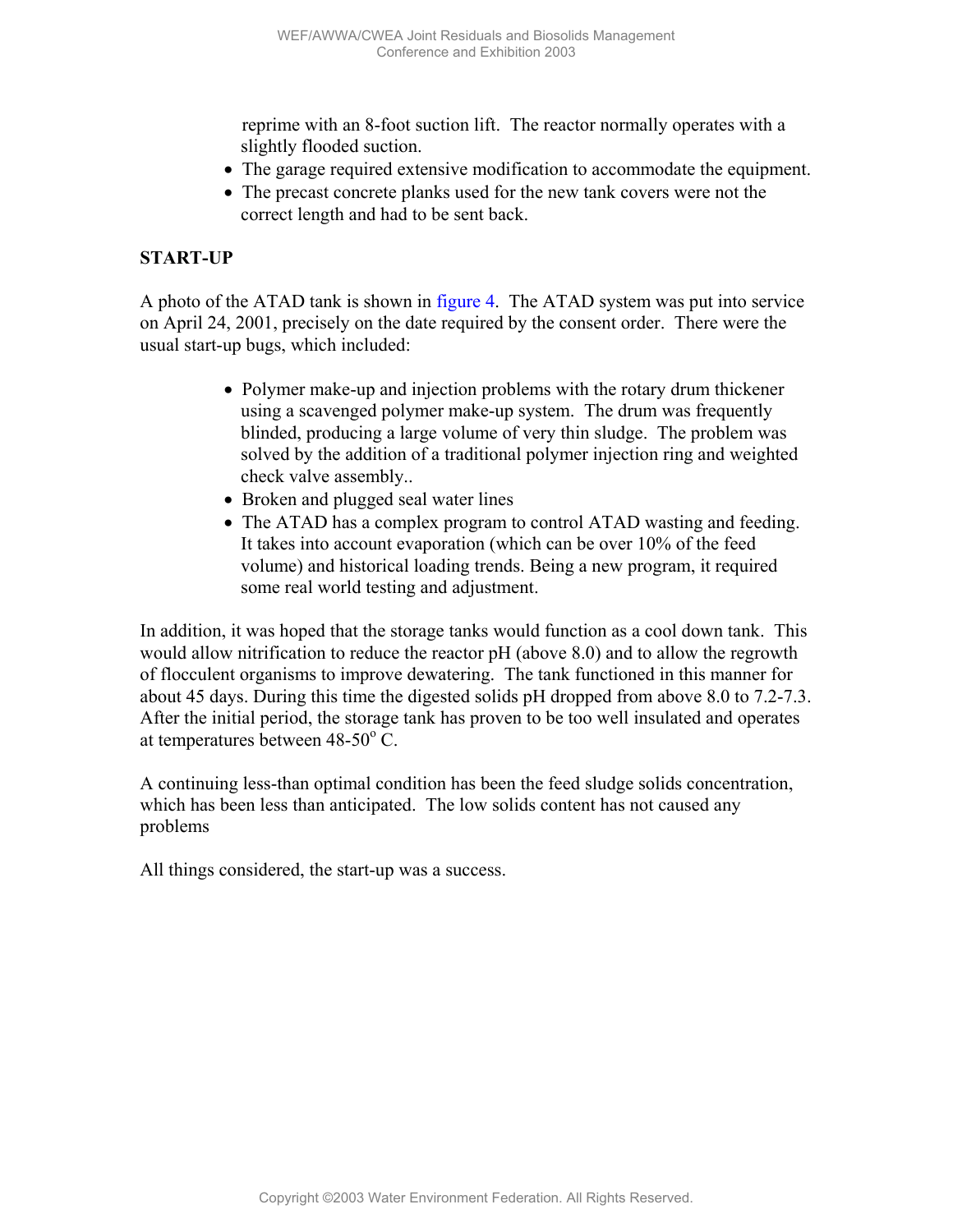# <span id="page-9-0"></span>**FIGURE 4 ATAD REACTOR, STORAGE TANK AND BIOFILTER**



ATAD Equipment Room



Cooldown/Storage Tank



ATAD Reactor with Foam Control (Lower Left of Picture)



**Biofilter**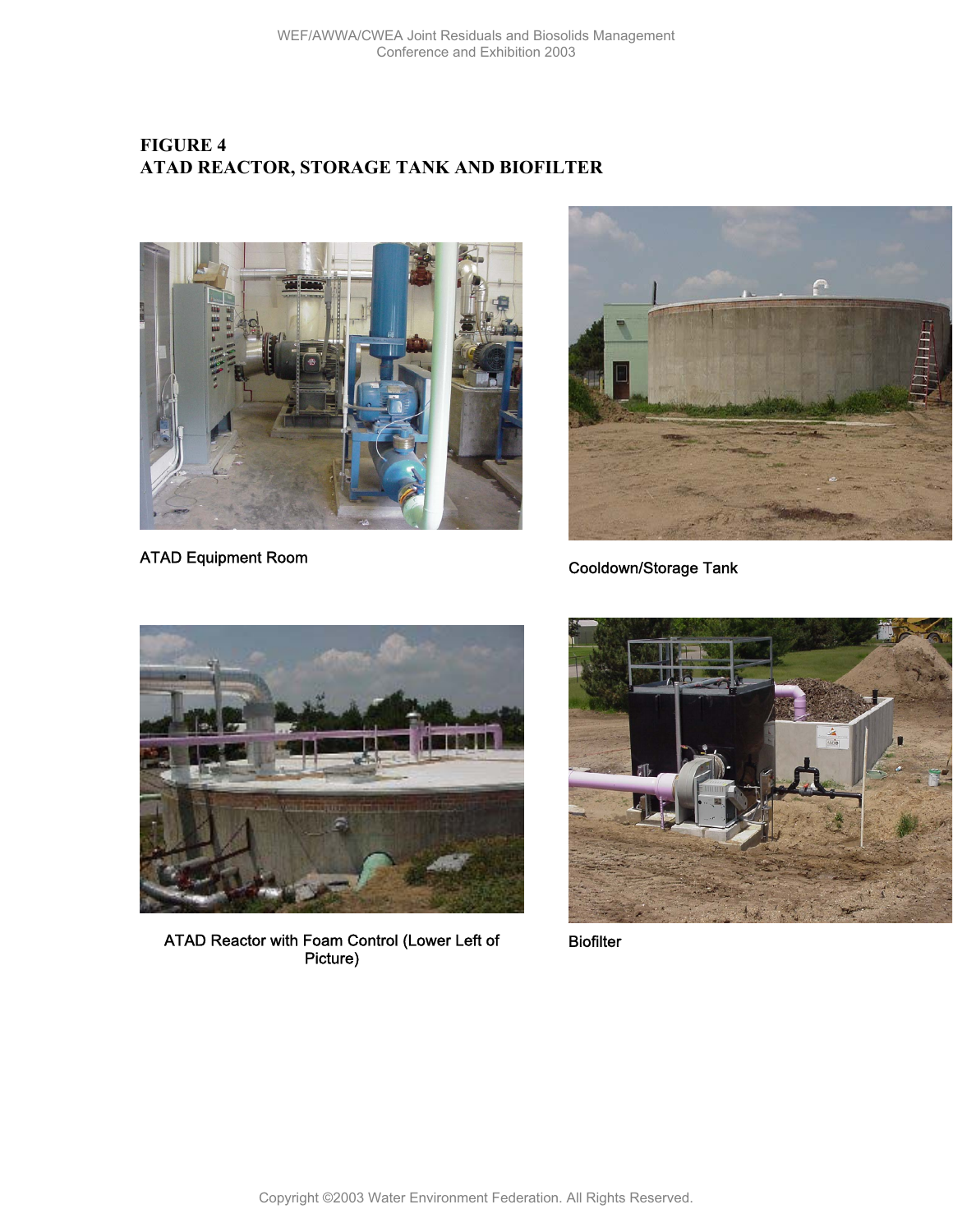#### **THE RESULTS**

The ATAD has been in operation for 5 months when this report was written. A summary of important values is shown in Table 3 and in subsequent charts. Discussion of important topics follows the chart.

| <b>Value/Month</b>         | <b>May</b> | June   | July   | <b>August</b> | <b>September</b> | Average |
|----------------------------|------------|--------|--------|---------------|------------------|---------|
| Flow, gpd                  | 11.984     | 10,049 | 15,026 | 18,859        | 16,943           | 14,603  |
| Feed Solids %TS            | 3.09       | 3.87   | 2.33   | 2.66          | 2.10             | 2.8     |
| VS In $%$                  | 73         | 74     | 72     | 71            | 69               | 72      |
| Mass Loading,              | 3,209      | 2,870  | 2,887  | 4,334         | 2,930            | 3,244   |
| Lbs/day                    |            |        |        |               |                  |         |
| Reactor Temp., $\degree$ C | 51         | 59     | 63     | 62            | 60               | 60      |
| TS out, % TS               | 1.25       | 1.84   | 1.81   | 1.52          | 1.60             | 1.62    |
| VS out, $\%$               | 60         | 64     | 62     | 65            | 53               | 60      |
| Mass from                  | 1,937      | 1,768  | 2,370  | 2,142         | 1,730            | 2,002   |
| Reactor, Lbs./day          |            |        |        |               |                  |         |
| TS reduction, $\%$         | 83         | 38     | 18     | 49            | 41               | 46      |
| VS reduction, $\%$         | 86         | 47     | 33     | 59            | 51               | 55      |
| Cake Solids, %             | 24.8       | 25.3   | 27.8   | 27.6          | 25.3             | 26.4    |

| Table 3                           |
|-----------------------------------|
| Three Rivers ATAD Operating Data, |
| May-September, 2002               |

Note: TS and VS reductions based on cumulative monthly mass. The average TS and VS reductions are based on the 5-month cumulative mass in and out.

### **TEMPERATURE**

The ATAD was able to self-heat from an initial temperature of  $24^{\circ}$  C to a temperature of  $56^{\circ}$  C in two weeks. Further progress was delayed by thin sludge, equipment start-up problems and control problems that caused shutdowns and excessive sludge transfers from the ATAD reactor to the storage tank. The reactor regained a temperature of  $57^{\circ}$  C by June 1, reached  $63^{\circ}$  C on June 15, and has modulated between 58 and  $63^{\circ}$ C since that time [\(Figure 5\)](#page-11-0). At these temperatures, the detention time needed for pathogen kill varies between 1 and 9 hours. NO additional heat input was used.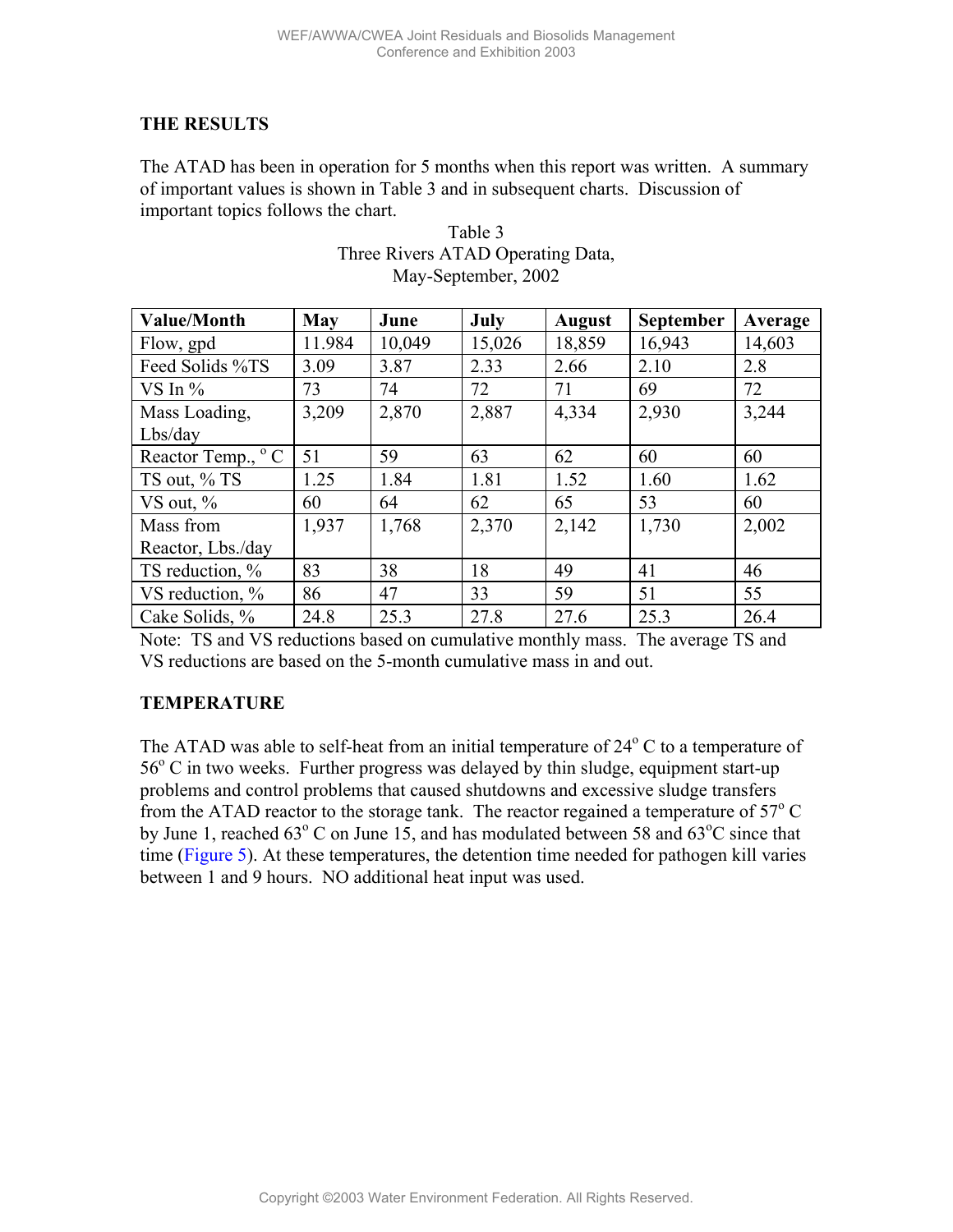<span id="page-11-0"></span>

## Figure 5 ATAD Temperature

#### **SOLIDS DESTRUCTION**

The total and volatile solids destruction for the 5-month initial operating period has been quite good; 46% and 55% respectively as calculated by mass balance. There has, at times, been additional VS reduction in the cool down tank (Figures [6 a](#page-12-0)nd [7\)](#page-12-0), but the additional reduction is minor. The figures show that the ATAD operation stabilized in the middle of August. Stable operation shows a consistent and stable mass reduction, with good buffering of process transients.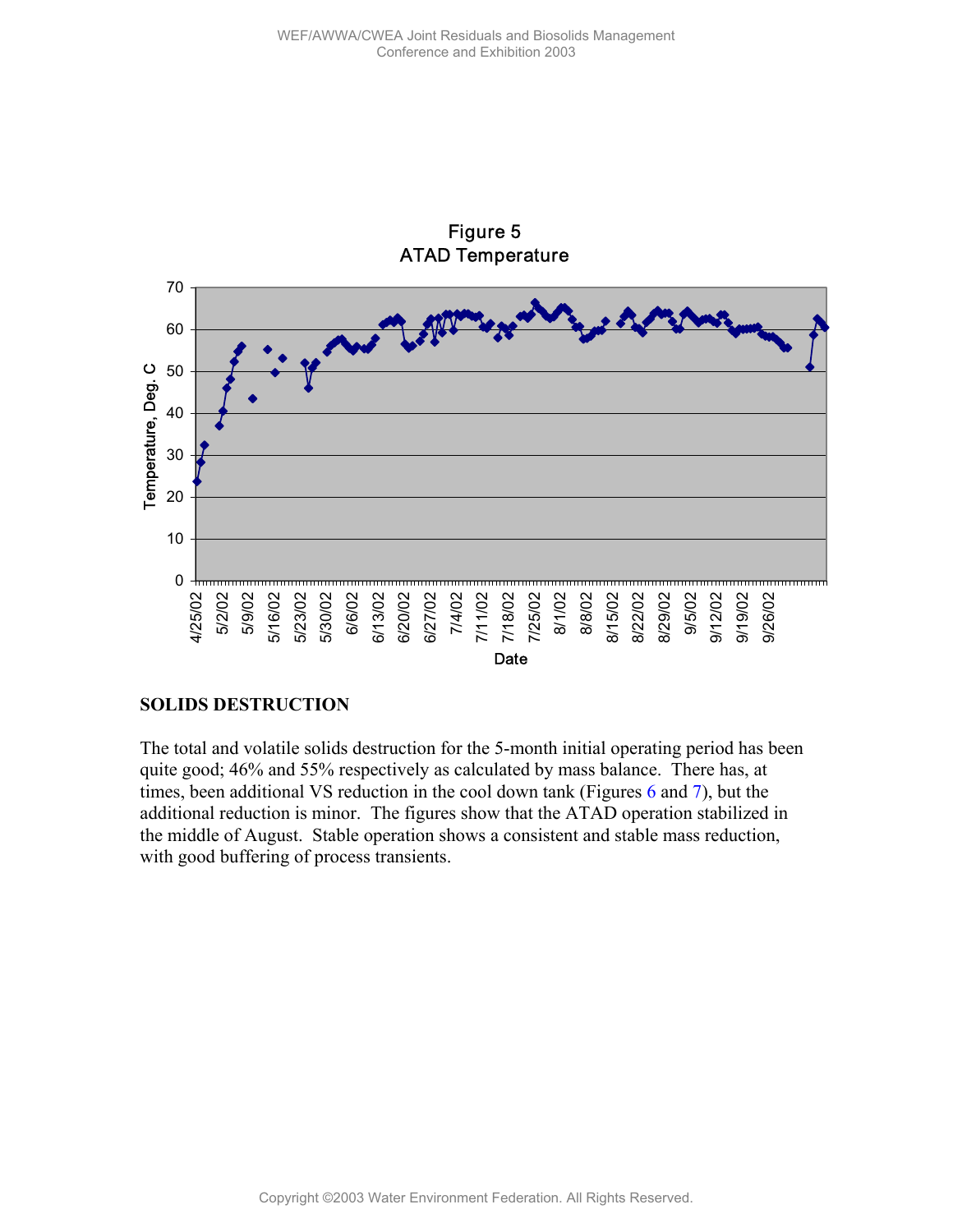

<span id="page-12-0"></span>

**FIGURE 7 RAW, ATAD AND STORED VS% (14-DAY MOVING AVERAGE)**

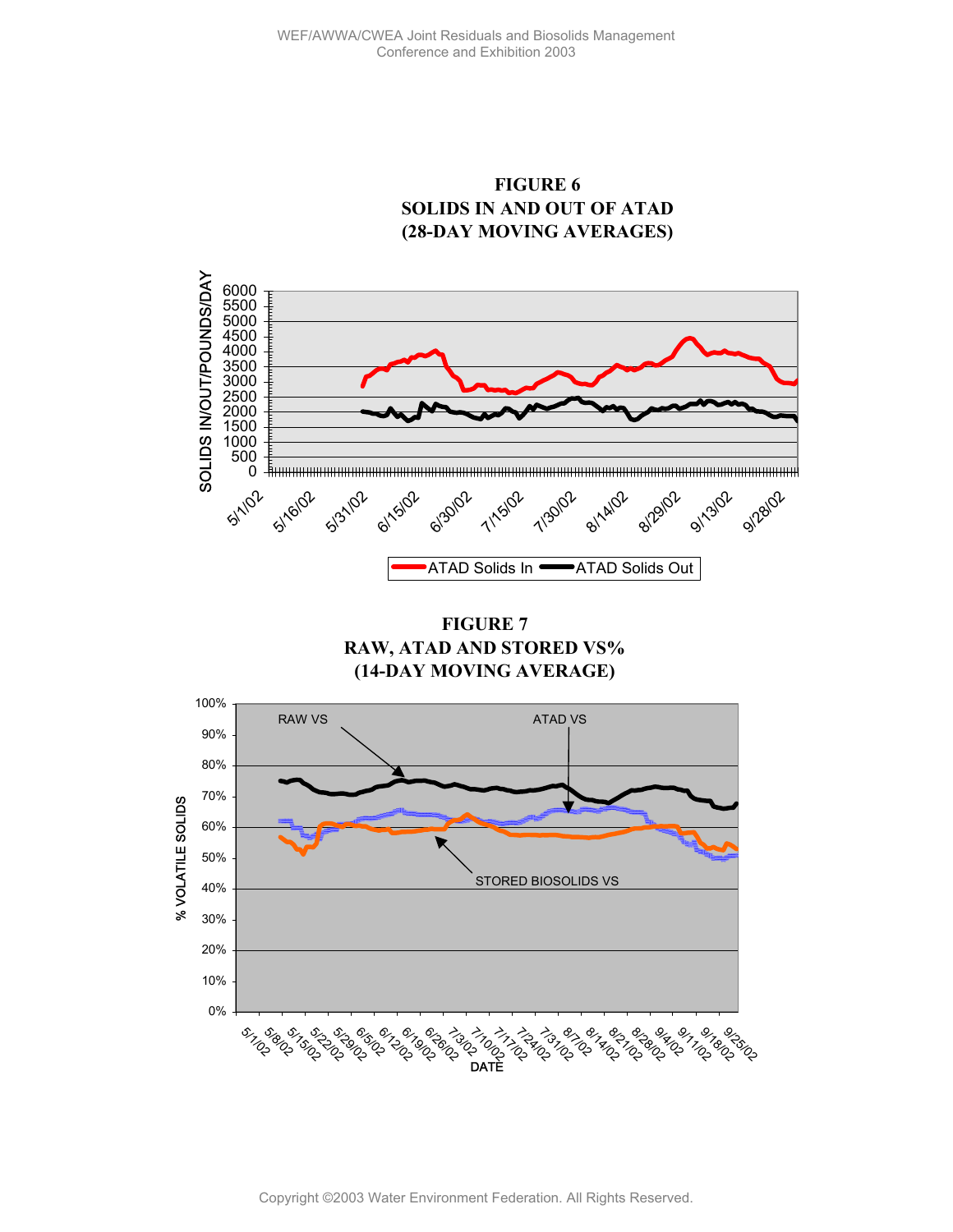## **SEPTAGE, FEED FLOW AND LOADING**

In July 2002 the plant resumed receiving septage. The septage is screened and degritted in a combination septage-receiving unit before discharge to the sludge well. The thin material was supposed to be decanted before feeding the ATAD. The mixed sludge is generally not decanted. As a result, the ATAD feed increased from 10,000 GPD to 18,00 GPD (120% of design criterion), and the feed solids decreased from 3.3% to 2.5% (55% of design criterion). See Figure 8. In a first generation ATAD, the decrease in feed solids concentration to nearly 50% of design value would have adversely affected the reactor temperature because of the decrease in energy available per gallon of sludge and the increase in water volume that needs to be heated to thermophilic temperatures. The "double jeopardy" of low solids and high flow would most likely have caused a "death spiral" back to mesophilic conditions. In spite of the high volume and low solids, the  $2<sup>nd</sup>$ generation ATAD retained temperature and volatile solids destruction. This can, in part, be attributed to the primary and septage solids, which are much richer energy sources than the partly stabilized TWAS usually treated in an ATAD, and in part to lower thermal losses inherent in the design. The septage is a good source of income. At current septage flow of 15,000-21,000 GPD, six days per week, the City will receive over \$150,000/yr in revenue charging \$0.035/gallon of septage.



## **FIGURE 8 ATAD FEED,AND TS%**

Treating most of the septage in the ATAD improves secondary treatment operation by reducing the load of oil, grease, odorous compounds and other troublesome compounds sent to liquid treatment.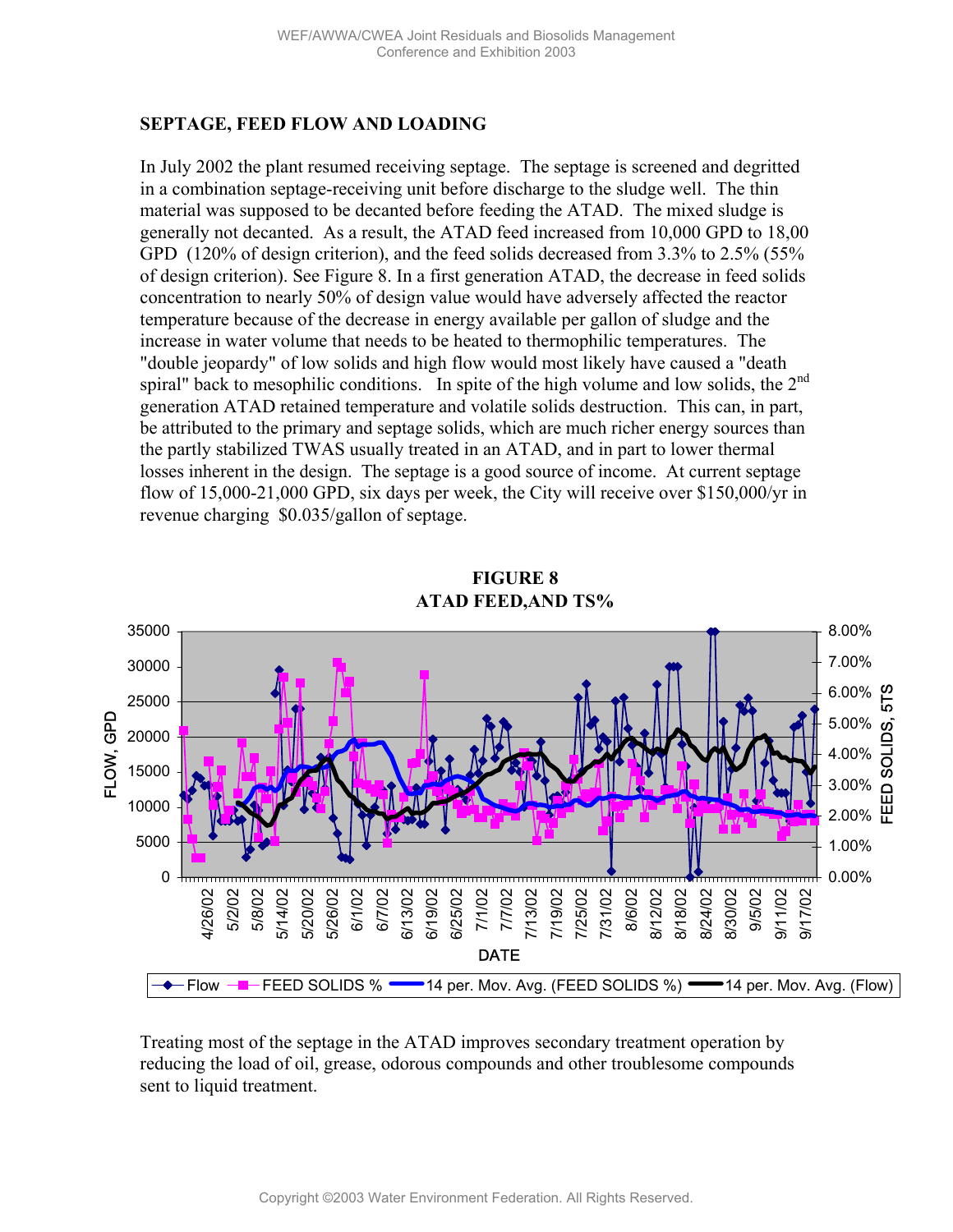### **EASE OF OPERATION**

The ATAD equipment vendor (Thermal Process) provided the instrumentation and controls to operate the ATAD. After the expected initial software glitches, especially for the waste and feed cycle, the program has operated as advertised. To initiate a waste and feed cycle, the plant operator enters a command at the ATAD control panel. The programmable logic controller (PLC) then calculates the volume to be wasted, taking into account recent loading trends and the evaporation of water from the reactor; wastes the calculated volume from the reactor, and feeds the reactor the entire contents of the sludge well. During the rest of the day, the PLC controls the number of blowers on-line, the blower output and the jet motive pump speed to vary the oxidation pressure to maintain an ORP set point. During the "burn" cycle, the ORP will drop to about -350mV. When the material is stabilized, the PLC controls oxidation to maintain an ORP of near 0 mV.

The PLC also continually monitors the reactor temperature, and calculates the time and temperature required for pathogen kill. When the reactor has accumulated the necessary time and temperature, a green light activates on the control panel, showing that the time and temperature requirements for Class A biosolids have been met.

The ATAD design of pressurized jet aeration allows the reactor to be aerated at all times, and for the reactor level to vary as required. Because of this design, **the volume wasted does not have to match the volume fed,** allowing for more consistent solids retention time (SRT), and the retention of biomass to stabilize high volume or high BOD loads. As shown in Figures [5 a](#page-11-0)nd [6,](#page-12-0) the ATAD operation has stabilized in August 2002, producing very good and consistent results despite highly variable loadings.

### **DEWATERING**

As expected, the ATAD sludge dewaters well. Cake solids improved from 22-24% TS for the anaerobically digested sludge to 26-28% TS for the ATAD sludge. What was totally unexpected was the polymer dose. There was no increase in the polymer dose or polymer cost when the centrifuge switched from anaerobically digested sludge to ATAD sludge. Dewatering costs remained at \$40-50/dry ton **with no metal salt addition for flocculation.** Note: The Three Rivers WWTP uses refined ferric chloride (not pickle liquor) for phosphorus removal at the rate of about 15 gallons/day, which is approximately 15 lbs of iron/day. The centrifuge solids capture varies from 93-99%. No change in ATAD cake quality or polymer dose was noted when the cool-down tank temperature rose from the mesophilic to the thermophilic range. Further work will be needed to determine why the sludge dewaters do well without metal salt addition.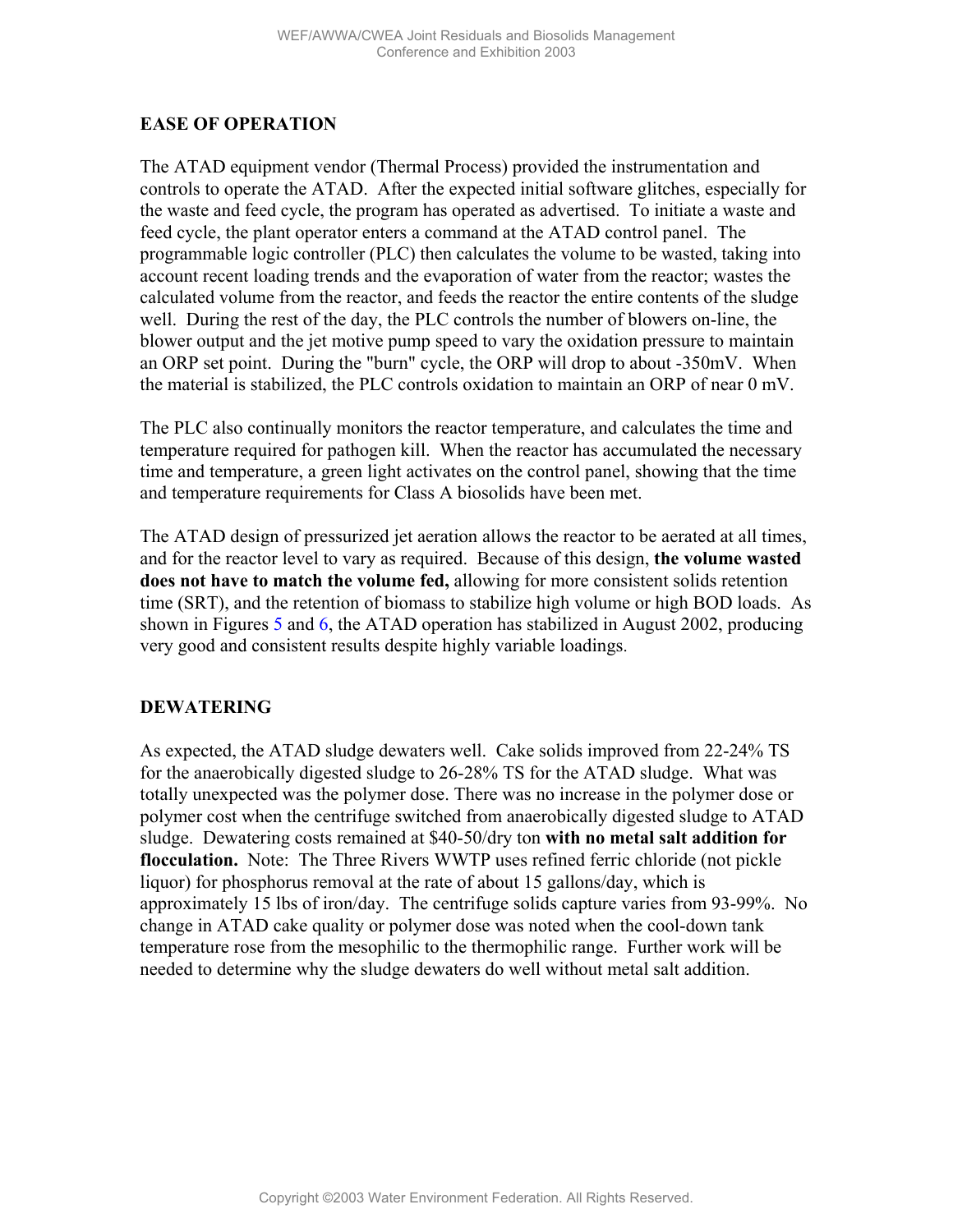### **ODORS**

The ATAD releases copious volumes of ammonia liberated by protein degradation. The off gas ammonia concentration is about 800 ppm. The ammonia is treated in a two-stage biofilter provided by the ATAD vendor. The biofilter consists of a humidification chamber and the biofilter that uses coarse shredded roots as the bio media. There were volatile fatty acid odors for part of one day immediately before the ATAD reached lower thermophilic temperatures (approx.  $110^{\circ}$  C). There have been no odors since. Off-gas testing from the ATAD shows no amines or other reduced sulfur compounds. The lack of reduced sulfur compounds such as hydrogen sulfide, amines or mercaptans shows the ATAD aeration system provides sufficient oxygen during the entire digestion cycle.

### **CONCLUSION**

The 2nd generation ATAD is a great improvement over the initial ATAD installations. The Three Rivers project is a very successful installation. It achieved the following objectives:

- Over 50% VS reduction
- Odor-free operation
- Trouble-free operation
- Good dewatering
- Reasonable polymer consumption

And at least three unexpected good results, these being:

- No additional metal salts required for dewatering
- Operation at much higher volumes and much thinner solids than designed
- Trouble-free digestion of large volumes of septage.

The  $2<sup>nd</sup>$  generation ATAD has performed better than expected, was placed in existing structures, and had a fairly uneventful start-up. The good performance and lack of odors shows that this is truly an advancement of ATAD technology.

The operation with septage should be of particular interest to plant superintendents. Some states have special programs that defray a portion of the cost of structures and equipment needed for septage acceptance and treatment. Part of the capital cost of a  $2<sup>nd</sup>$ generation ATAD could be subsidized by the septage treatment grant if it is designed to treat septage as well as primary and secondary biosolids.